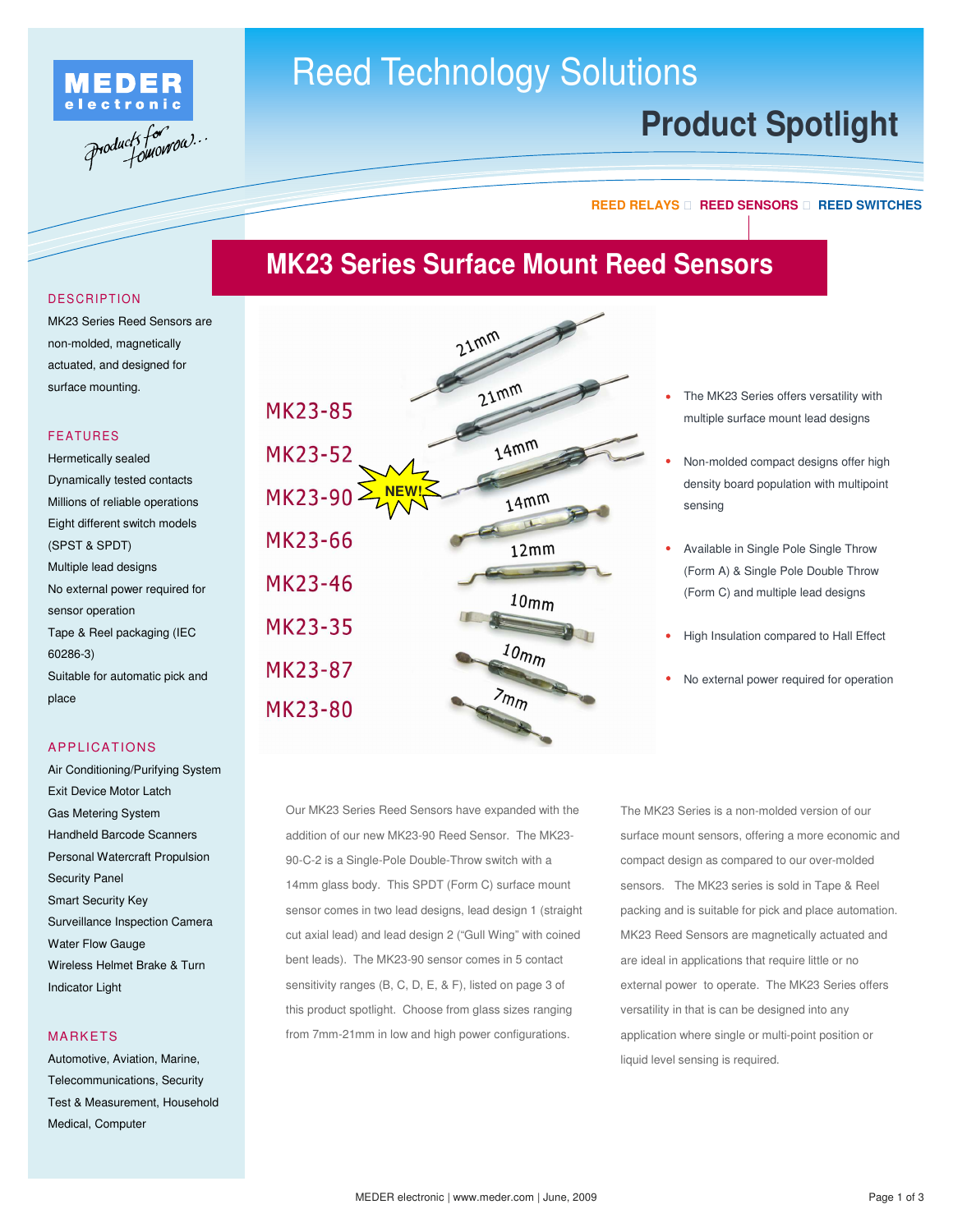

#### **REED RELAYS REED SENSORS REED SWITCHES**

#### **DESCRIPTION**

MK23 Series Reed Sensors are non-molded, magnetically actuated, and designed for surface mounting.

#### FEATURES

Hermetically sealed Dynamically tested contacts Millions of reliable operations Eight different switch models (SPST & SPDT) Multiple lead designs No external power required for sensor operation Tape & Reel packaging (IEC 60286-3) Suitable for automatic pick and place

#### APPLICATIONS

Air Conditioning/Purifying System Exit Device Motor Latch Gas Metering System Handheld Barcode Scanners Personal Watercraft Propulsion Security Panel Smart Security Key Surveillance Inspection Camera Water Flow Gauge Wireless Helmet Brake & Turn Indicator Light

|                                            | <b>MK23 SERIES CONTACT DATA</b>                                         |                     |                    |           |           |                 |           |                 |                 |            |
|--------------------------------------------|-------------------------------------------------------------------------|---------------------|--------------------|-----------|-----------|-----------------|-----------|-----------------|-----------------|------------|
|                                            |                                                                         | <b>Switch Model</b> |                    |           |           |                 |           |                 |                 |            |
| All Data at 20°C                           | Contact Form $\rightarrow$                                              |                     |                    |           | Α         |                 |           |                 | B/C             |            |
| <b>Contact Ratings</b>                     | <b>Conditions</b>                                                       | 35                  | 46                 | 52        | 66        | 80              | 85        | 87              | 90              | Unit       |
| Rated Power (max.)                         | Any DC combination of V & A<br>not to exceed their individual<br>max.'s | $20*$               | $10*$              | $50*$     | $10*$     | $10*$           | $100*$    | $10*$           | $10*$           | W          |
| Switching Voltage (max.)                   | DC or peak AC                                                           | 200                 | 200                | 250       | 200       | 170             | 1000      | 200             | 175             | V          |
| Switching Current (max.)                   | DC or peak AC                                                           | 1.0                 | 0.5                | 0.5       | 0.5       | 0.25            | 1.0       | 0.5             | 0.5             | A          |
| Carry Current (max.)                       | DC or peak AC                                                           | 1.25                | 1.0                | 2.5       | 1.25      | 0.5             | 2.5       | 0.5             | 1.0             | A          |
| <b>Static Contact Resistance</b><br>(max.) | w/ 0.5V & 10mA                                                          | 150                 | 150                | 150       | 150       | 200             | 150       | 150             | 150             | $m\Omega$  |
| Insulation Resistance (min.)               | RH 45%                                                                  | $10^{12}$           | $10^{12}$          | $10^{10}$ | $10^{10}$ | 10 <sup>9</sup> | $10^{10}$ | 10 <sup>9</sup> | 10 <sup>9</sup> | Ω          |
| Breakdown Voltage (min.)                   | Voltage applied for 60 sec.<br>min.                                     | 320                 | 225                | 600       | 225       | 210             | 2000      | 230             | 200             | <b>VDC</b> |
| Operation Time incl.<br>Bounce (max.)      | Measured w/ 100% overdrive                                              | 0.5                 | 0.7                | 1.0       | 0.5       | 0.6             | 1.1       | 0.6             | 0.7             | ms         |
| Release Time (max.)                        | Measured w/ no coil<br>suppression                                      | 0.1                 | 0.1                | 0.2       | 0.1       | 0.1             | 0.1       | 0.1             | 1.5             | ms         |
| Capacitance (typ.)                         | At 10kHz across contact                                                 | 0.2                 | 0.2                | 0.2       | 0.2       | 0.2             | 0.5       | 0.2             | 1.0             | рF         |
| <b>Contact Operation **</b>                |                                                                         |                     |                    |           |           |                 |           |                 |                 |            |
| Pull-In                                    |                                                                         | 10-30               | $10 - 40$          | 15-70     | 10-30     | 10-70           | 15-70     | $7 - 37$        | 10-30           | AT         |
| <b>Environmental Data</b>                  |                                                                         |                     |                    |           |           |                 |           |                 |                 |            |
| Shock Resistance (max.)                    | $\frac{1}{2}$ sine wave duration 11ms                                   | 30                  | 50                 | 50        | 50        | 50              | 50        | 50              | 50              | g          |
| Vibration Resistance (max.)                | From 10-2000 Hz                                                         | 20                  | 20                 | 20        | 20        | 20              | 20        | 20              | 20              | g          |
| Operating Temp.                            | 10 °C/ minute max. allowable                                            | $-40$ up to $+130$  |                    |           |           |                 |           |                 | ℃               |            |
| Storage Temp.                              | 10 °C/ minute max. allowable                                            |                     | $-55$ up to $+130$ |           |           |                 |           |                 | °C              |            |
| Soldering Temp. (max.)                     | 5 sec. dwell                                                            | 260                 | 260                | 260       | 260       | 260             | 260       | 260             | 260             | ℃          |
|                                            |                                                                         |                     |                    |           |           |                 |           |                 |                 |            |

\* The indicated electrical data are maximum values and can vary downwards when using a more sensitive switch. Consult factory if more detail is required.

\*\* These ranges refer to the uncut / unmodified Reed Switches described in our Reed Switch section of our catalog. Consult factory if more detail is required.

### MARKETS

Automotive, Aviation, Marine, Telecommunications, Security Test & Measurement, Household Medical, Computer